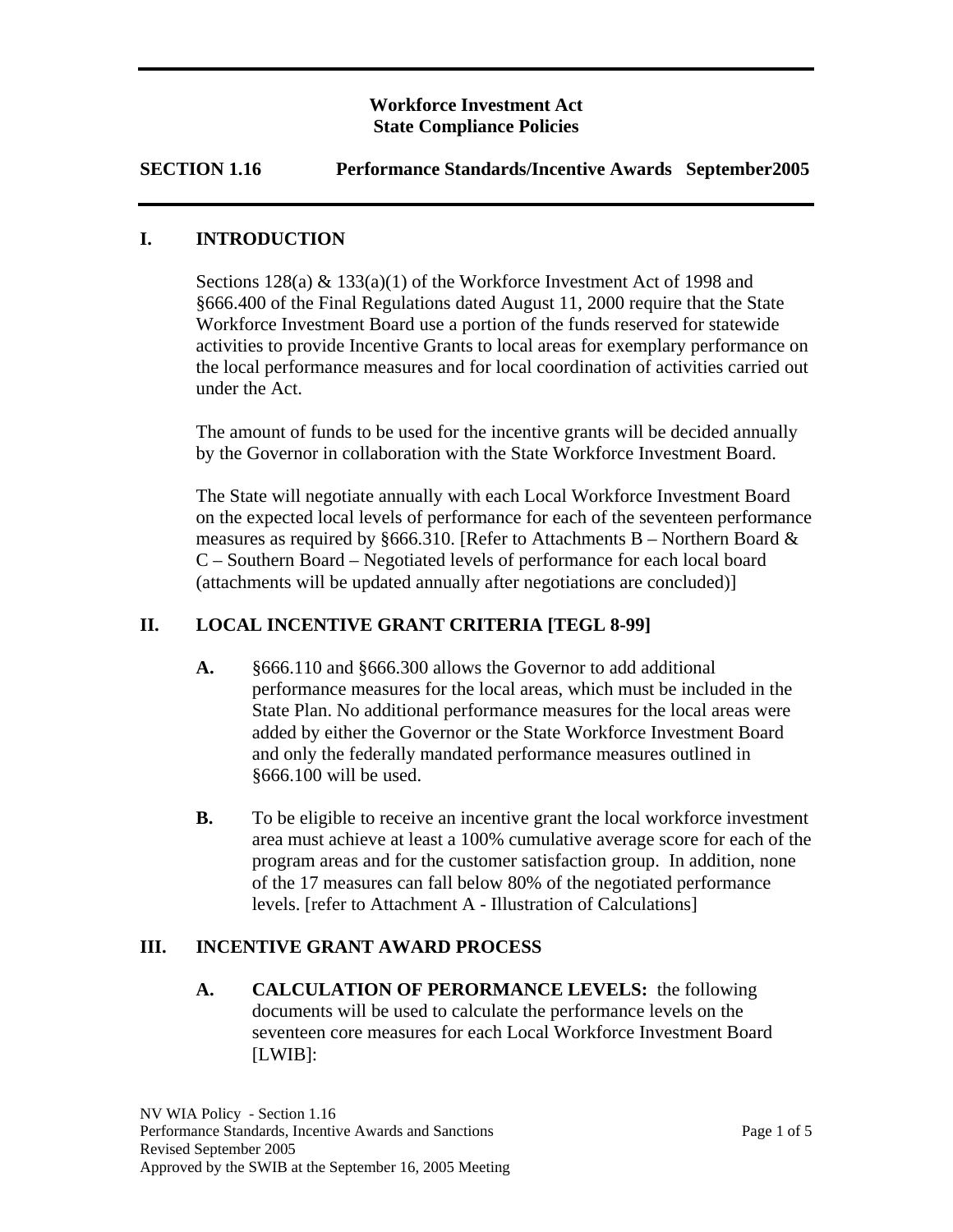- 1. Ouarterly Summary Report for the  $4<sup>th</sup>$  Quarter (due to DETR/IDP Research & Analysis 30 days after the end of the program ye
- 2. Customer Satisfaction Survey Results: on-going survey conducted and analyzed by DETR/IDP Research and Analysis.
- 3. Unemployment Insurance Quarterly Wage Records DETR/IDP Research and Analysis will access records, when required.

# **B. AMOUNT OF INCENTIVE AWARD:**

- 1. Funds set aside for the annual incentive awards will be split 50/50 between the southern and northern local workforce investment boards.
- 2. A Local Workforce Investment Board will be notified in writing the dollar amount of the grant awarded.

# **C. APPLYING FOR INCENTIVE GRANT:**

- 1. Within thirty (30) days of the date of notification of the award, the Local Workforce Investment Board will submit to DETR/ESD-Workforce Investment Support Services a narrative outlining the allowable WIA Title IB activities to be undertaken and a supporting budget (§666.410);
- 2. DETR/ESD Workforce Investment Support Services will review the narrative and budget submitted and recommend approval or request revisions by the local board(s), as required, within thirty (30) days of receipt.

# **IV. FISCAL REQUIREMENTS:**

- A. Separate quarterly expenditure reports for Incentive Grants are required and will be submitted to DETR/ESD – Workforce Investment Support Services within thirty (30) days after the end of each quarter [TEGL 16-99  $&$  §667.300(c)  $&$  (d)];
- B. Funds will be reported and tracked separately by year of appropriation and identified by cost category (§667.210); funds not expended within the current year and the succeeding program year must be returned to the State. (§667.107)

## **V. FAILURE TO MEET THE NEGOTIATED PERFORMANCE LEVELS. (§666.420 (a) & (b), TEGLs 7-99 & 8-99 and WIA State Compliance Policy Section 5.6]**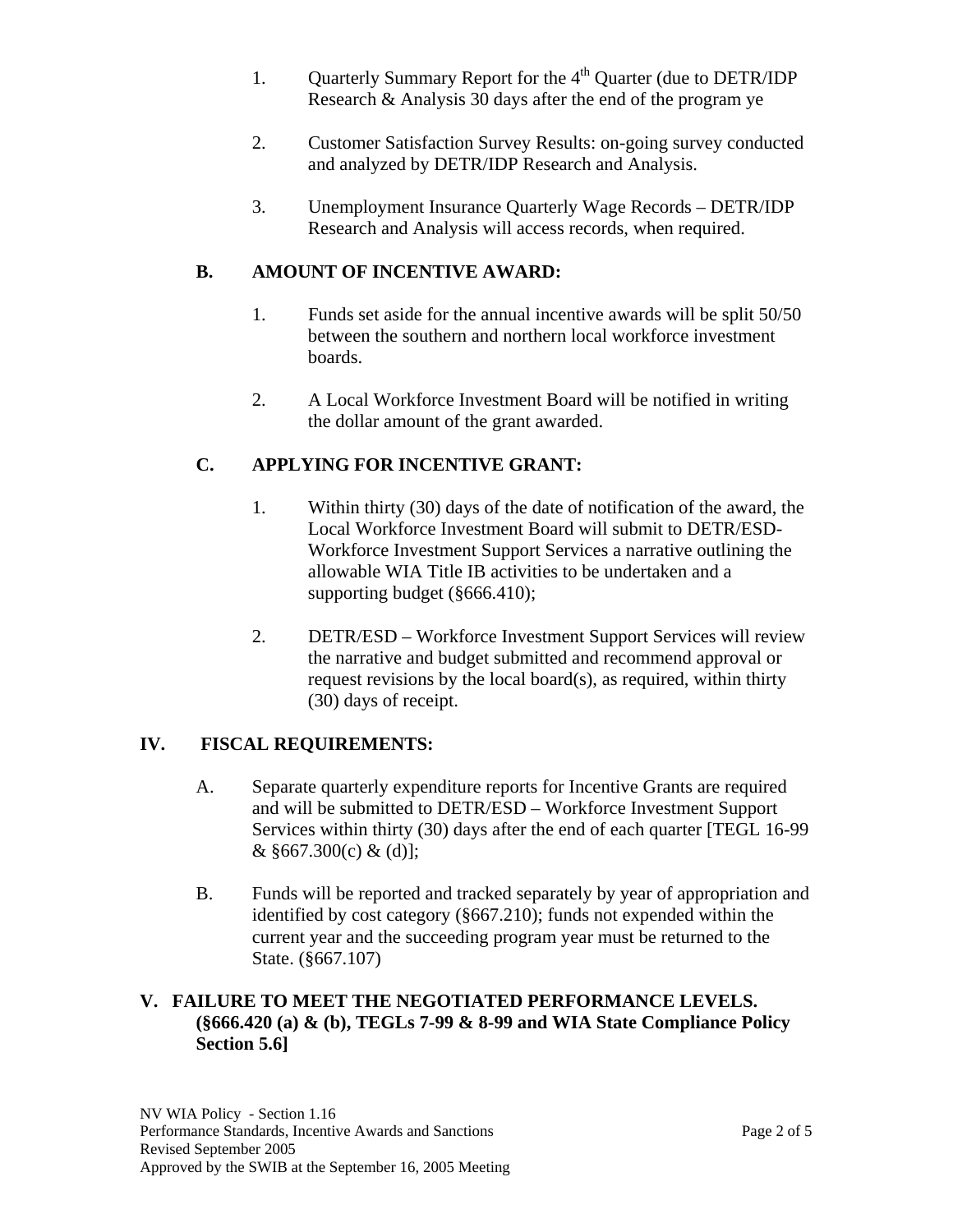- A. If a local area fails to meet the negotiated levels of performance for the core measures of performance or customer satisfaction indicators for a program in any program year, technical assistance must be provided with funds reserved for the statewide workforce investment activities. A maximum of 15% of the 50% set aside for each LWIB can be used for technical assistance and capacity building activities to assist LWIB in improving performance. Remaining funds will be returned to the SWIB Budget Committee's contingency fund. Technical assistance may include:
	- 1. Development of a performance improvement plan;
	- 2. A modified local plan or
	- 3. Other actions designed to assist the local area in improving performance.
- B. If a local area fails to meet the negotiated levels of performance for the core measures of performance or customer satisfaction indicators for a program for two consecutive years, corrective action must be taken which may include:
	- 1. Development of a reorganization plan;
	- 2. Requiring the appointment and certification of a new Local Workforce Investment Board;
	- 3. Prohibiting the use of particular service provider(s) or One-Stop partners that have been identified as achieving poor levels of performance; or
	- 4. Requiring other appropriate measures designed to improve the performance of the local area.

Note: the Local Workforce Investment Board may appeal to the Governor to rescind or revise a reorganization plan not later than thirty (30) days after receiving notice of the plan; the Governor has thirty (30) days after receipt of the appeal to reach a final decision; in turn the Local Workforce Investment Board may appeal the Governor's decision to the Secretary of Labor; the reorganization plan becomes effective on the date it is issued and remains in effect from that date unless the Secretary rescinds or revises the plan. [§666.420 (c)]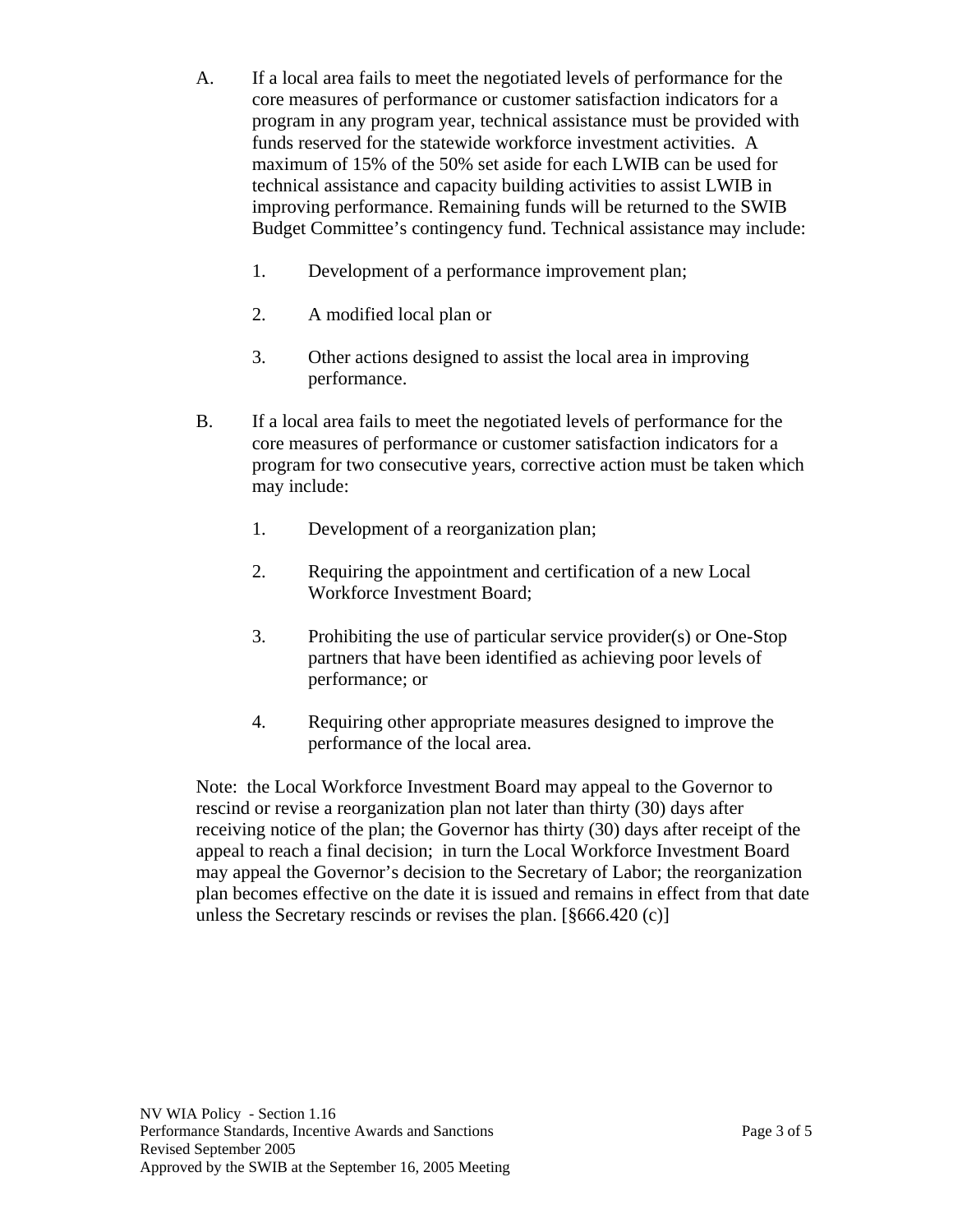## **Attachment A**

### ILLUSTRATION OF CALCULATIONS

1. Below is an illustration of how LWIBs would meet performance levels to be eligible for incentive awards. The example indicates four performance measures for the adult area, and the extent to which a LWIB exceeded or fell below the negotiated performance levels on each of those measures.

Note: although the LWIB did not achieve two of the negotiated targets of 100%, their performance on each of the measures was above the 80% benchmark, therefore they are within the acceptable performance range.



#### *Adult Program Performance Scores*

2. The next chart indicates how the cumulative program scores across all programs including customer satisfaction are used to determine LWIBs eligibility for an incentive award. The bars for each program represent the cumulative program score.

To encourage LWIBs to strive to achieve negotiated levels of performance, rather than just meet the lower 80% acceptable level, incentive grants will only be awarded to LWIBs that achieve a cumulative score in each area, adults, youth, dislocated worker, and customer satisfaction, that is 100% or greater. In addition to achieving a 100% cumulative score in each area, LWIBs must not fall below 80% of their negotiated level on any single measure.